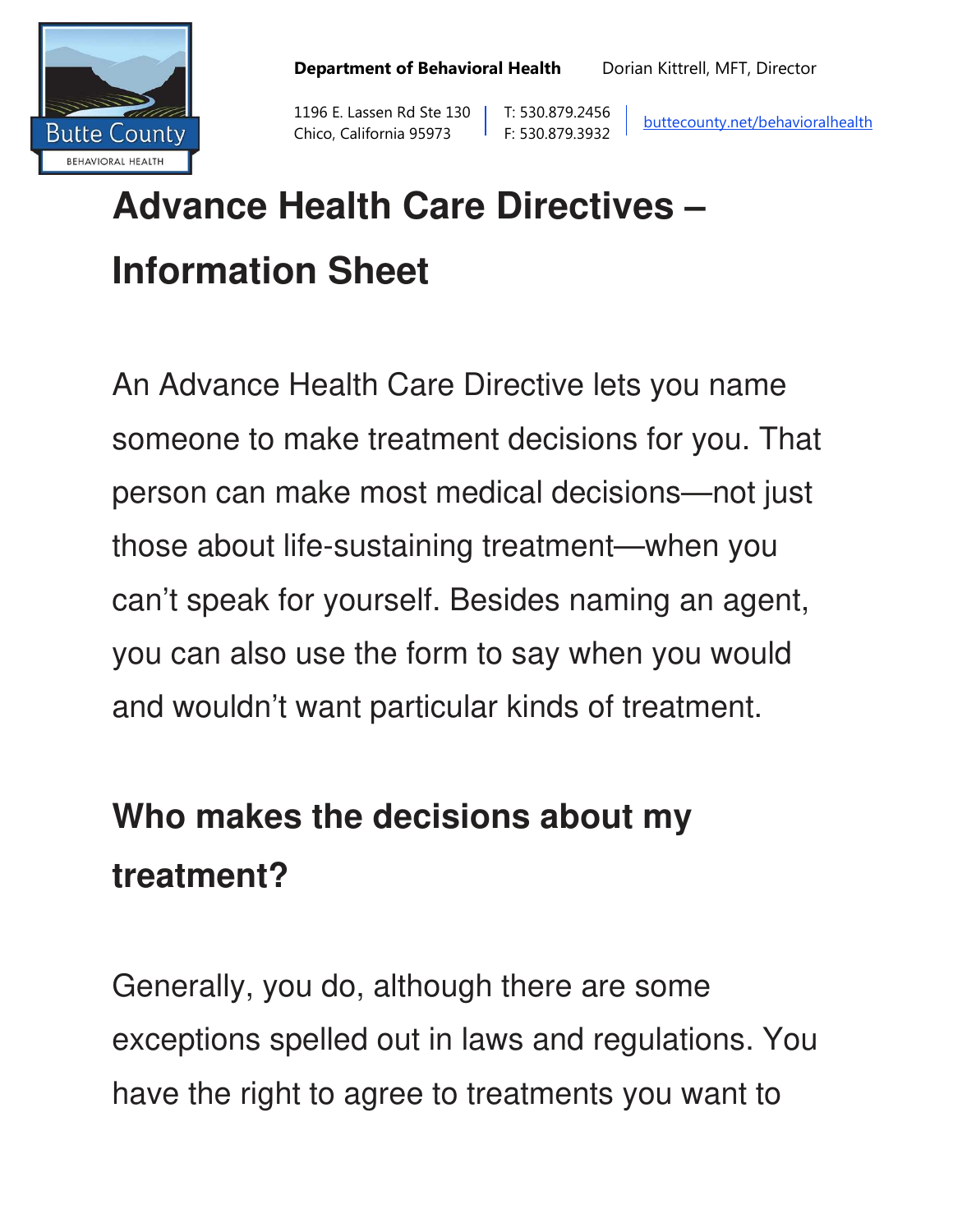



1196 E. Lassen Rd Ste 130 | T: 530.879.2456<br>Butte County | Chico, California 95973 | F: 530.879.3932 E: Edition California 95973 F: 530.879.3932 buttecounty.net/behavioralhealth

receive and to refuse treatments you don't want to receive.

## **How do I get information to make my decisions?**

Your doctor must inform you about your medical condition and about what different treatments can do for you. Your doctor must also tell you about serious problems that medical treatment is likely to cause you.

#### **What if I'm too sick to decide?**

You can use an Advance Health Care Directive to name someone to make treatment decisions for you when you can't. You can also use the Advance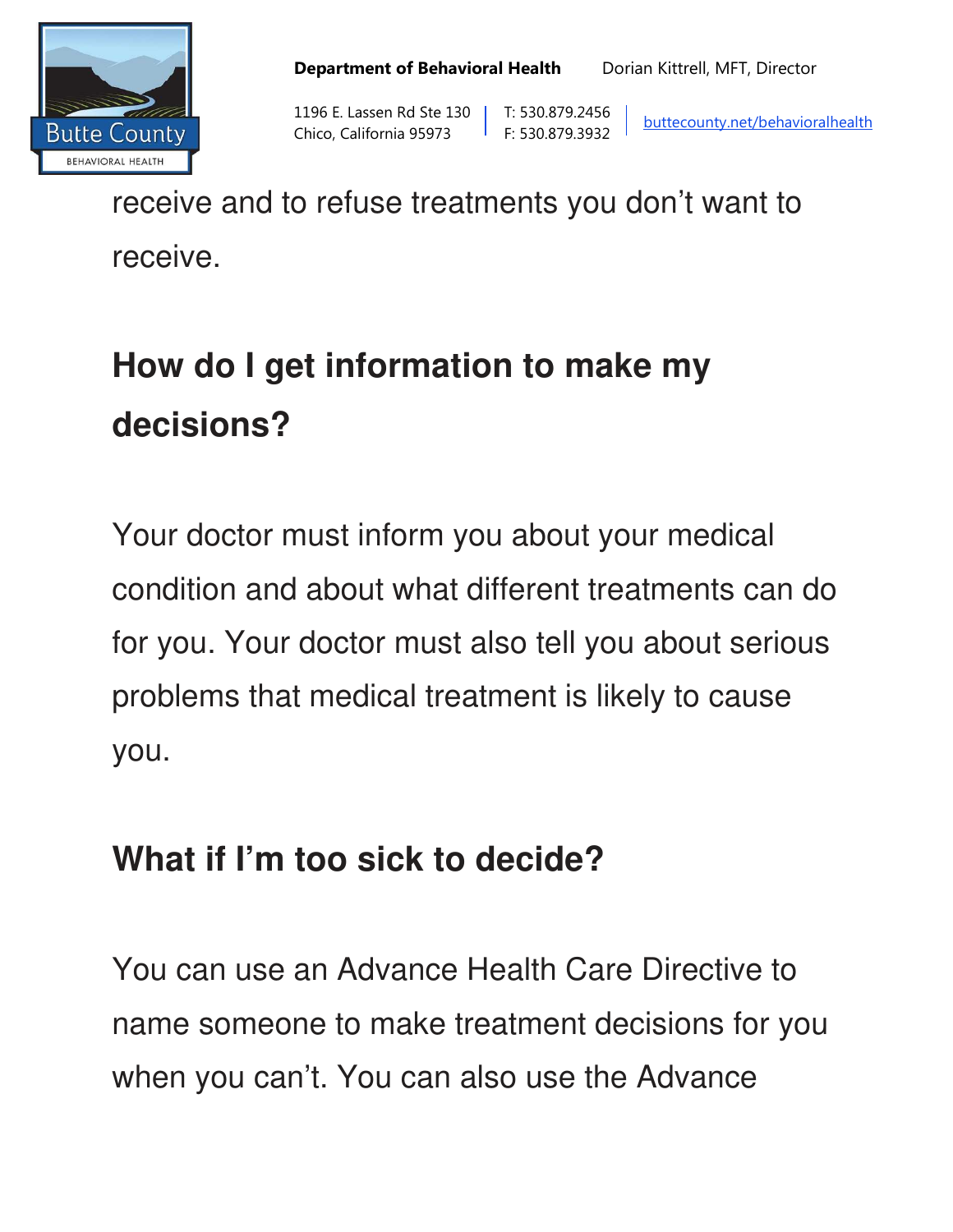



1196 E. Lassen Rd Ste 130 | T: 530.879.2456<br>Butte County | Chico, California 95973 | F: 530.879.3932 E: Edition California 95973 F: 530.879.3932 buttecounty.net/behavioralhealth

Health Care Directive to write down your wishes about medical treatment ahead of time. That way the person you have named will know what you want.

### **Who can I name to make the decisions for me when I'm too sick to decide?**

An adult who you trust to make decisions for you as your agent.

## **What if I don't name someone to make treatment decisions for me when I can't?**

If you can't make the decisions yourself, someone will have to make the decisions for you. If you haven't named someone to make the decisions when you can't, then it may fall to your family or the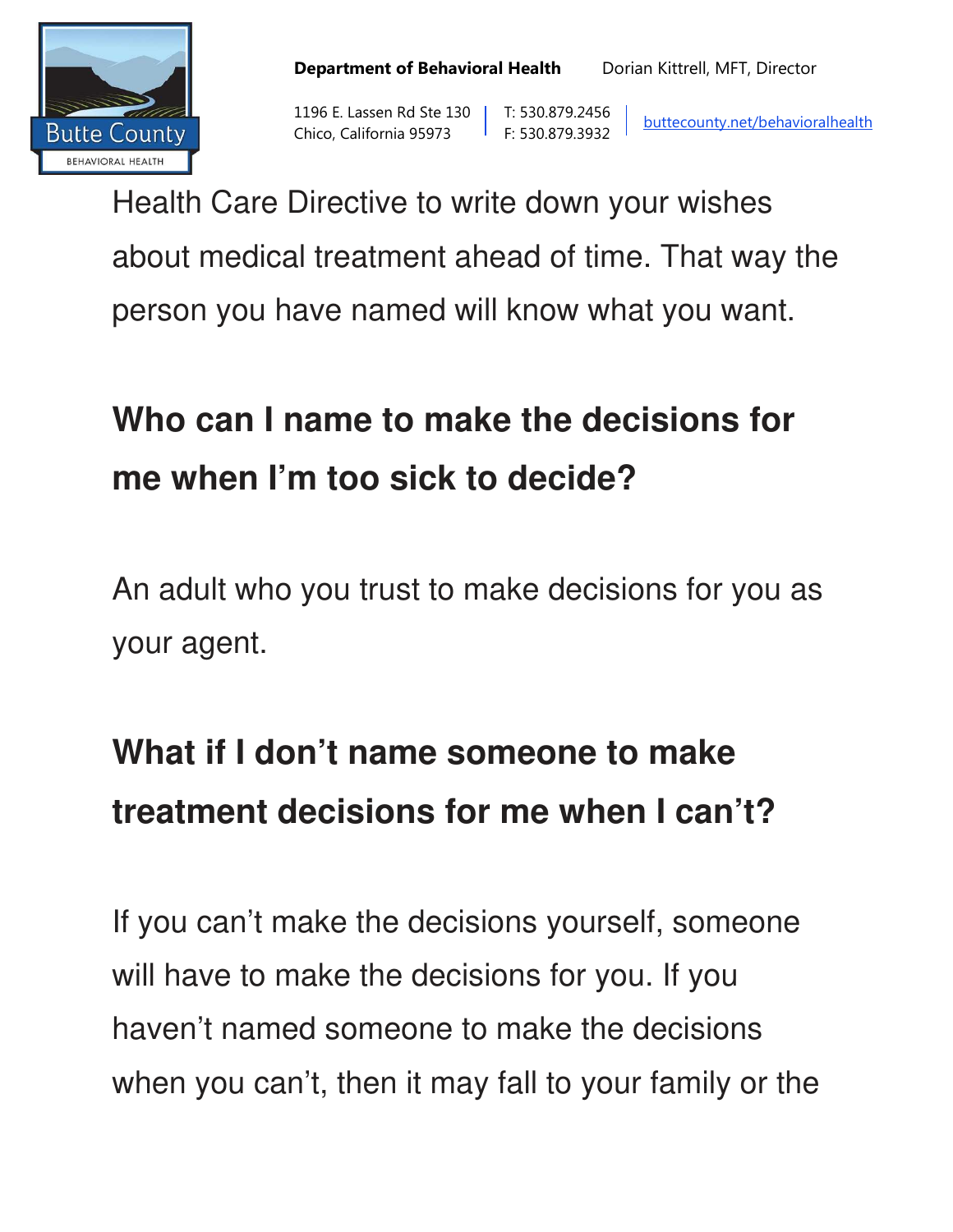



1196 E. Lassen Rd Ste 130 | T: 530.879.2456<br>Butte County | Chico, California 95973 | F: 530.879.3932 The E. Lassen Rd Ste 150 | 1. 530.879.2456 | buttecounty.net/behavioralhealth<br>Chico, California 95973 | F: 530.879.3932 | buttecounty.net/behavioralhealth

doctor to make the decisions. By writing down your wishes about medical treatment ahead of time, you can let them know what you want, even if you haven't named someone to decide for you.

#### **Do I have to use a special form?**

You don't have to use the form, but using a form that meets the legal requirements for an Advance Health Care Directive will make it easier for doctors to follow your wishes if someone, such as a relative, disagrees with what you wrote down that you wanted. If you don't use the form, you can write down your wishes about your medical treatment on a piece of paper. In fact, you can tell the doctor what you want and ask the doctor to write it down. Again,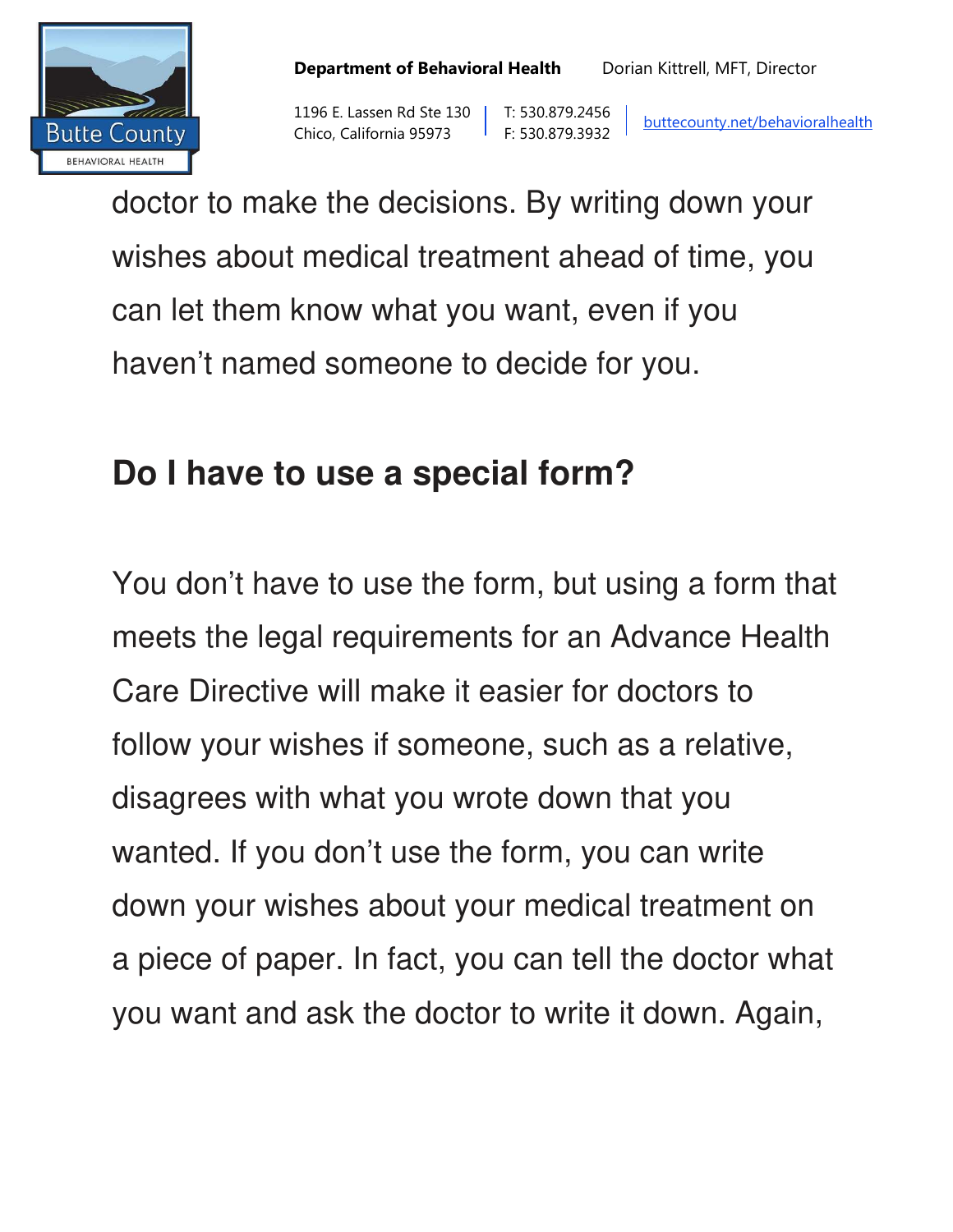



1196 E. Lassen Rd Ste 130 T: 530.879.2456<br>Butte County The County Chico, California 95973 F: 530.879.3932 E: E30.879.3932 buttecounty.net/behavioralhealth<br>Chico, California 95973 F: 530.879.3932

using the form makes it more likely that your wishes will be followed.

#### **What if I change my mind?**

You can change or revoke what you wrote or told the doctor just by telling the doctor that you have changed your mind.

## **Do I have to fill out an Advance Health Care Directive?**

No, it is completely voluntary.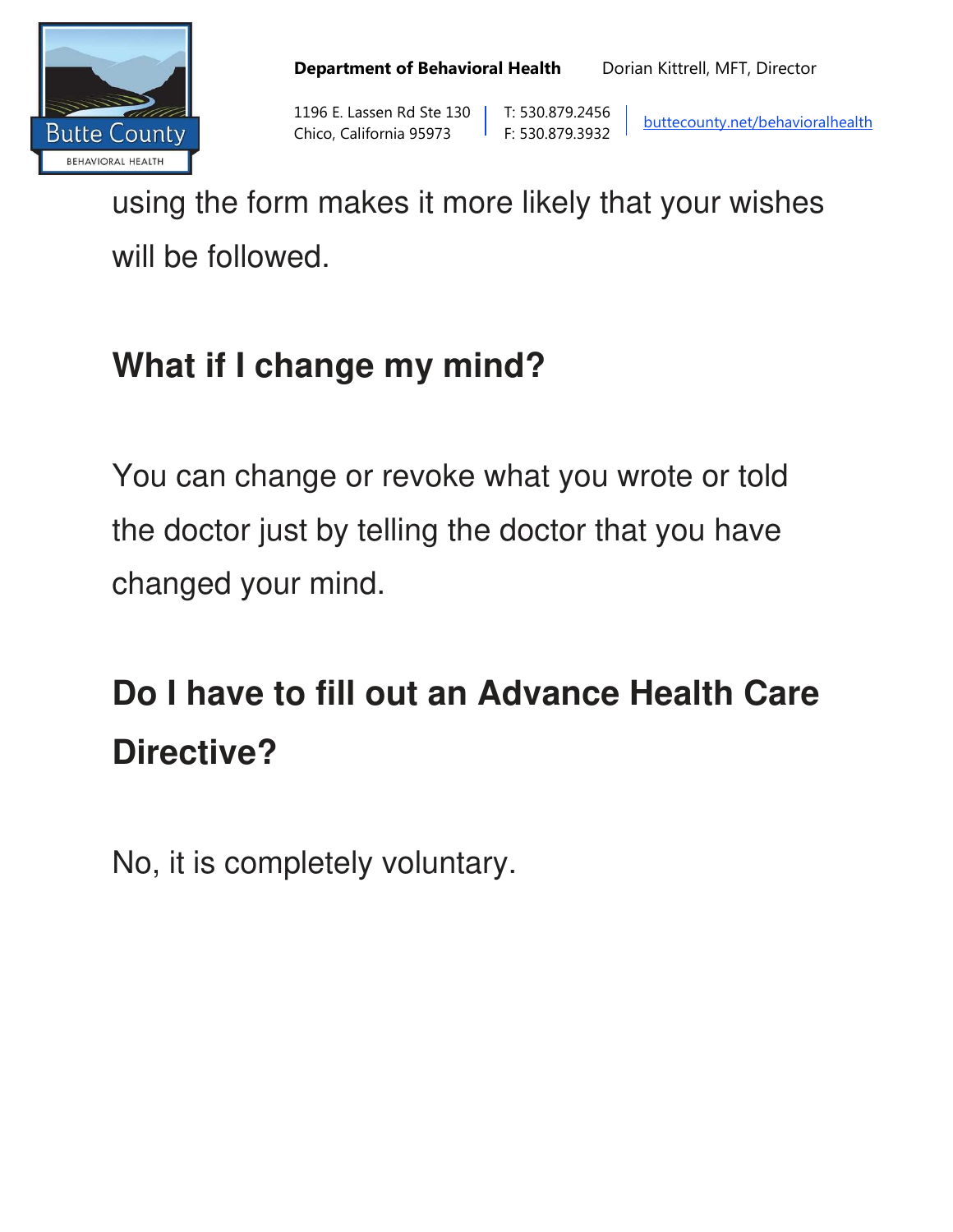

1196 E. Lassen Rd Ste 130 | T: 530.879.2456<br>Butte County | Chico, California 95973 | F: 530.879.3932 E: E30.879.3932 buttecounty.net/behavioralhealth<br>Chico, California 95973 F: 530.879.3932

#### **If I do fill one out, what do I do with it?**

It is your responsibility to give your healthcare providers a copy. Be sure to keep one for yourself.

# **How can I get more information about Advance Health Care Directives?**

Ask your care coordinator or your doctor to get more information for you.